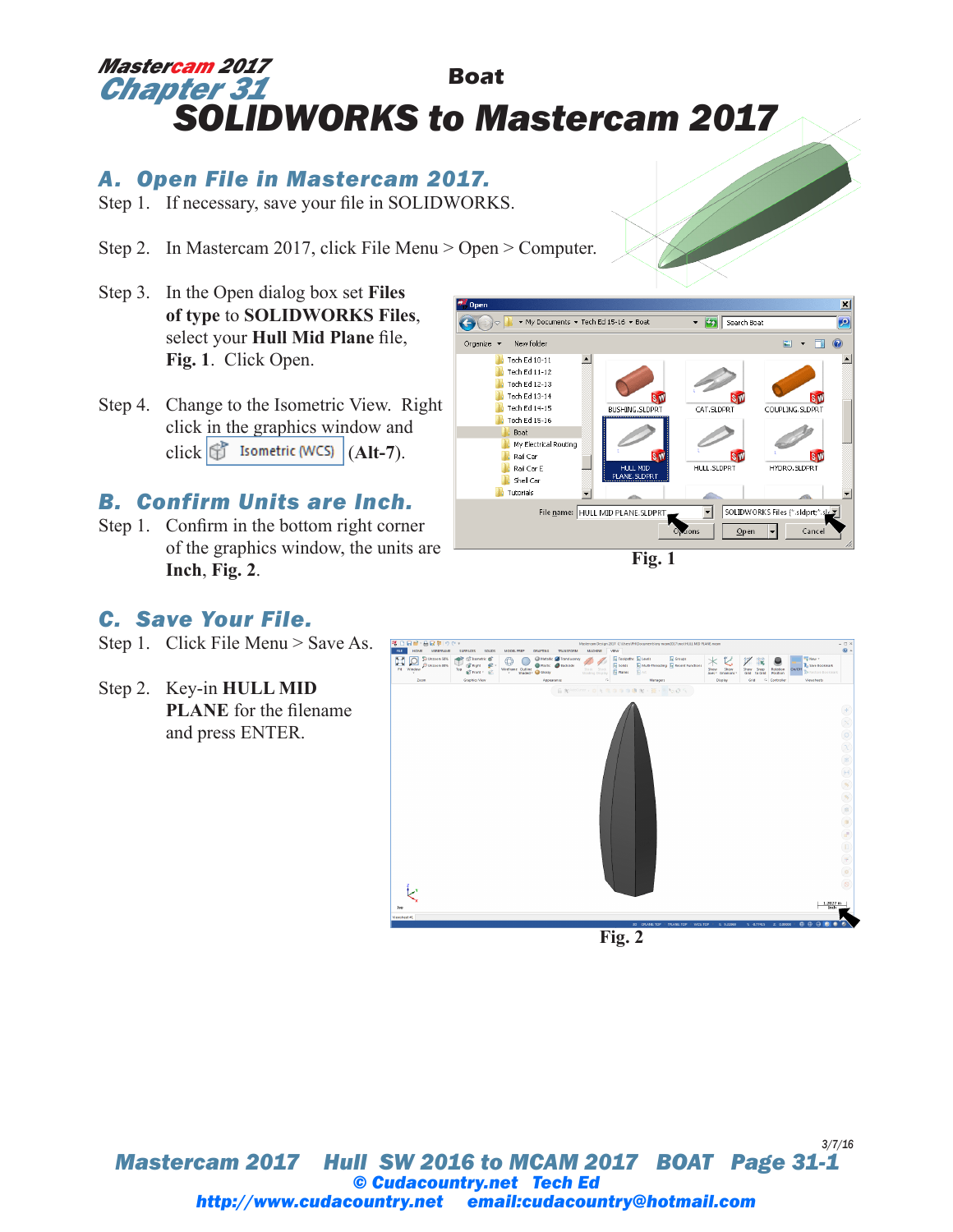

*Mastercam 2017 Hull SW 2016 to MCAM 2017 BOAT Page 31-2*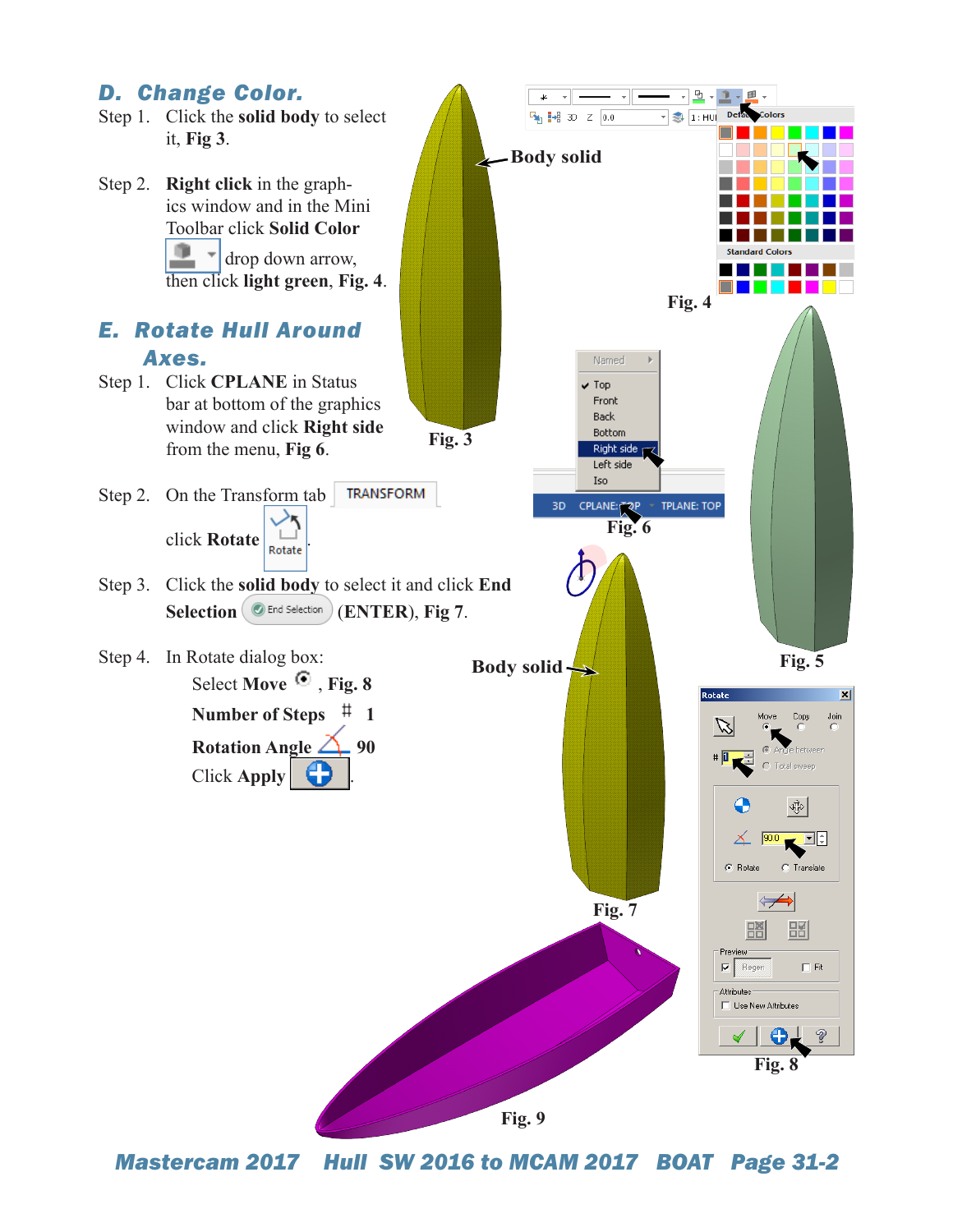

## *F. Create Bounding Box.*

Step 1. Click **CPLANE** in Status bar and click **Top** from the menu, **Fig 14**.